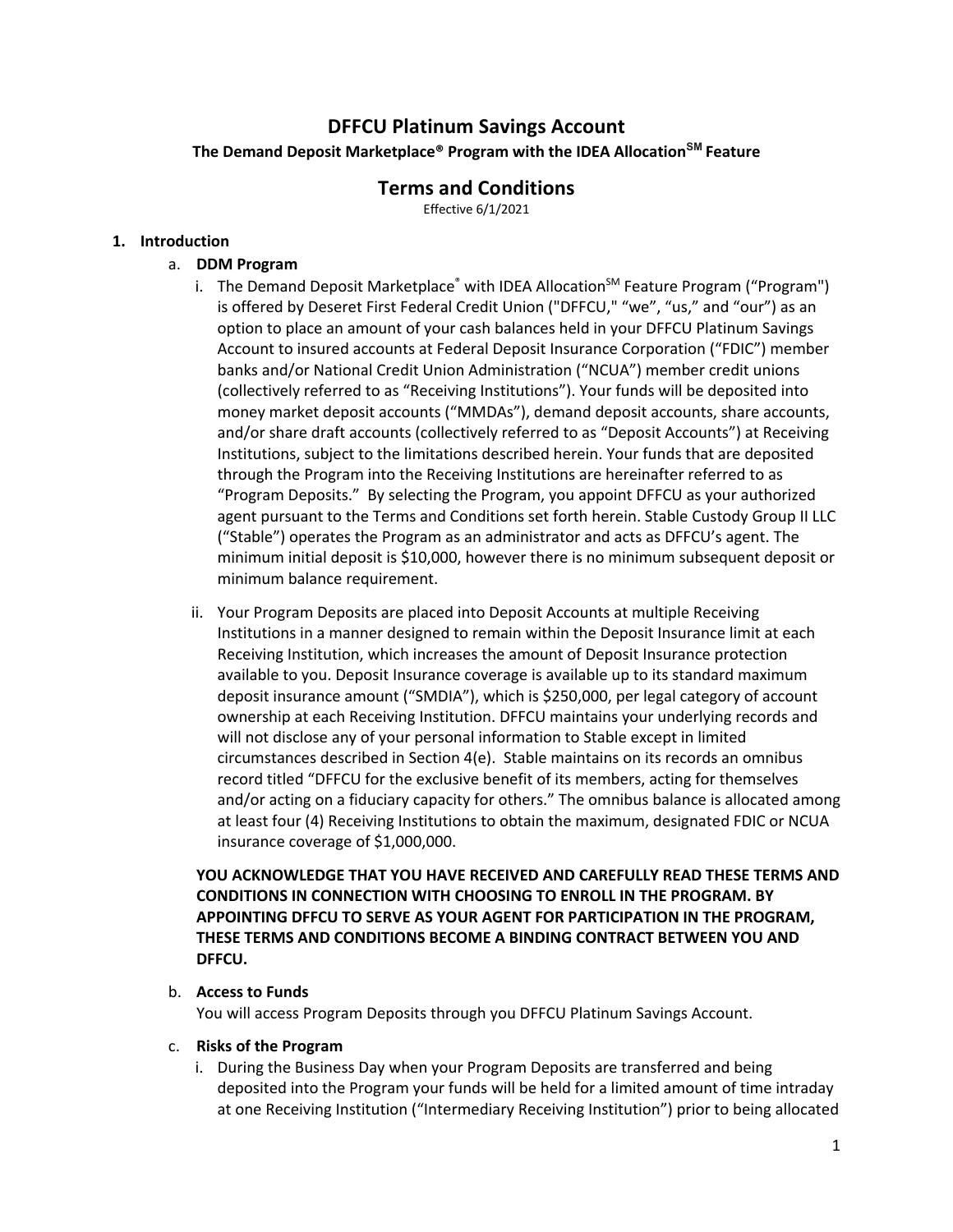and distributed among other Receiving Institutions. While your funds are held intraday at the Intermediary Receiving Institution, to the extent your funds exceed the current SMDIA, such funds may be uninsured. Once distributed from the Intermediary Receiving Institution to the Receiving Institutions, the funds will be insured. Stable has adopted procedures and controls to ensure the movement of the funds in a timely manner each day and expects that your funds will be sent by the Intermediary Receiving Institution to the Receiving Institutions by the close of each business day. However, in the event of a failure of wire transfer systems or communications facilities or other causes beyond Stable's control, resulting in your funds not being sent from the Intermediary Receiving Institution to the other Receiving Institutions in a timely manner and remaining at the Intermediary Receiving Institution, you funds could, to the extend they exceed the current SMDIA, be uninsured until the next business day.

- ii. If you have funds at a Receiving Institution outside the Program, this may negatively impact the availability of Deposit Insurance at such Receiving Institution. If your deposits in a Receiving Institution exceed the then current SMDIA of such entity, the excess funds are not covered by Deposit Insurance. You are solely responsible for monitoring your deposits in Receiving Institutions outside of the Program. As such, you should review the list of Receiving Institutions carefully. The list of available Receiving Institutions may change from time to time, and you may contact us directly to obtain the most recent list.
- iii. In the event of a failure of a Receiving Institution, there may be a time period during which you may not be able to access your money. Where your funds are held in MMDAs or share accounts, the return of your funds to your account at DFFCU may be delayed. Receiving Institutions are permitted to, but rarely do, impose a delay of up to seven days on any withdrawal request from an MMDA or share account.

#### **2. Program Terms**

#### a. **Account Eligibility**

This Program is available to all DFFCU members who have been a member for at least one (1) year and have maintained an average aggregate deposit balance of at least \$10,000 during the preceding year. It is your responsibility to ensure that the Program satisfies your particular objectives or guidelines and/or applicable law. In order to obtain Deposit Insurance in the Program, you must provide proper tax and other identification information to DFFCU.

#### b. **Account Balances**

The minimum balance required to open an account is \$10,000. The maximum balance that can be maintained in this account is \$1 million. If your account balance exceeds \$1 million, excess funds will be automatically transferred to your membership savings account on the next business day. You are not required to maintain a minimum balance.

#### c. **Agency Relationships**

Stable operates the Program and DFFCU acts as your agent. DFFCU is acting as your agent in establishing and maintaining Deposit Accounts at Receiving Institutions and DFFCU appoints Stable as its agent. When you enroll in the Program, you appoint DFFCU as your custodial agent to effect deposits to and withdrawals from the Deposit Accounts.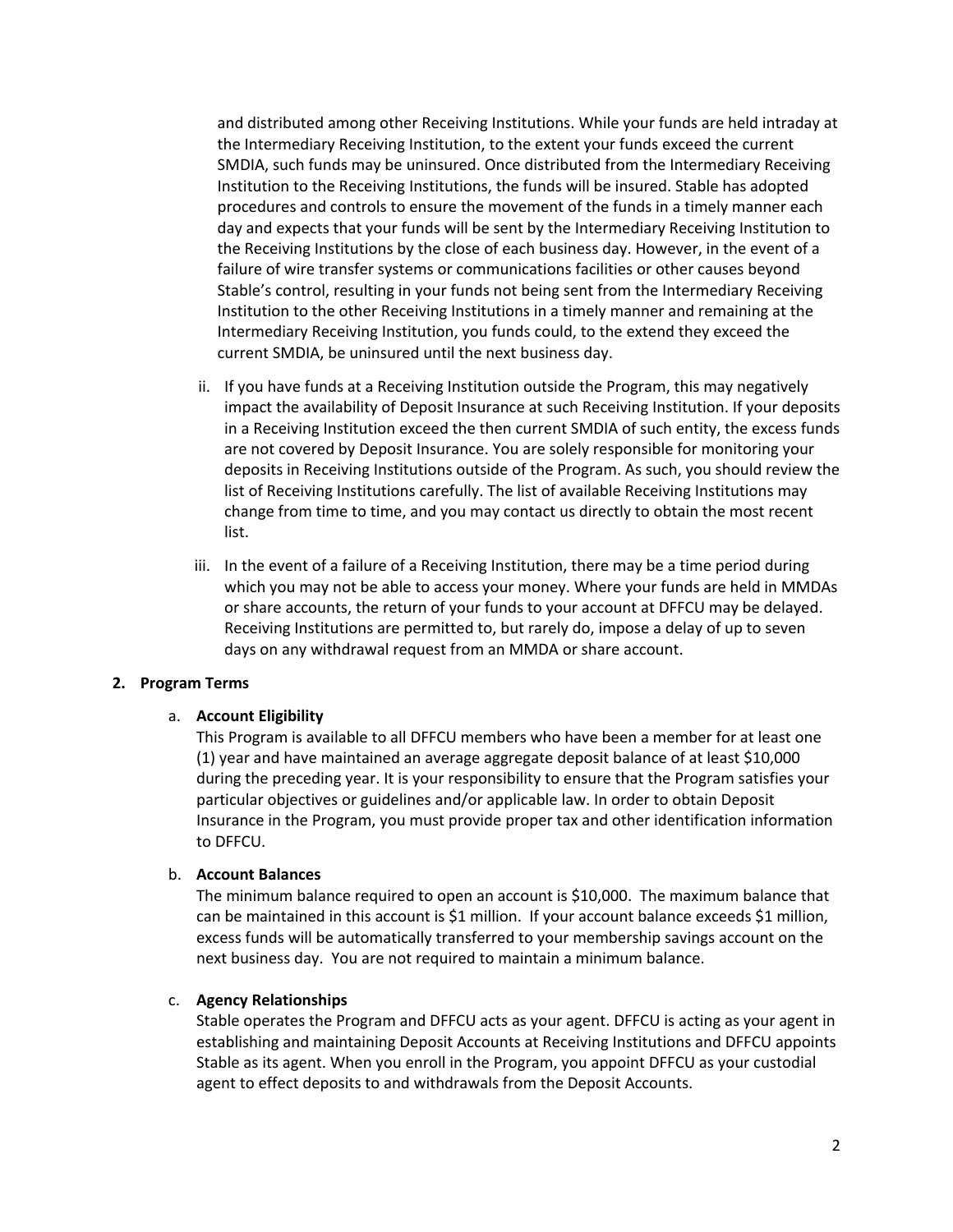## d. **Allocation Process**

By participating in the Program, you will place an amount of your cash deposits with the Receiving Institutions through DFFCU. Your Program Deposits are deposited into Deposit Accounts at multiple Receiving Institutions in a manner designed to remain within the Deposit Insurance limit at each Receiving Institution. The allocation process administered by Stable determines into which Receiving Institution(s) your money will be deposited to achieve up to the maximum amount of Deposit Insurance available to you through the Program. See Section  $3(g)(i)$ , Allocations to Receiving Institutions. The custodian bank for the overall Program (currently Huntington National Bank) ("Custodian Bank") is solely responsible for the movement of funds within the Program to and from Receiving Institutions. All Program funds remain under the custodial control of either DFFCU or the Custodian Bank at all times.

## e. **Information about Stable**

Stable is a Delaware limited liability company. Stable is not a bank, credit union, brokerdealer, or investment adviser. None of the Receiving Institutions is an affiliate of Stable. Stable administers the Program.

### f. **Deposits and Deposit Insurance**

- i. Your funds intended for deposit into the Program must be placed through DFFCU and cannot be placed directly by you with any of the Receiving Institutions. Once in the Program, your Program Deposits will be allocated to one or more omnibus Deposit Accounts maintained at the Receiving Institutions held in the name of "Stable Custody Group II LLC, as Agent, for the Exclusive Benefit of its DDM Participating Institutions, as Agent, for the Exclusive Benefit of its DDM Customers, Acting for Themselves and/or Acting in a Fiduciary Capacity for Others" or a similar name that preserves the eligibility of Program Deposits for pass-through Deposit Insurance.
- ii. Your Program Deposits are placed into accounts at the Receiving Institutions to provide you with up to \$250,000 of Deposit Insurance per Receiving Institution, subject to certain exceptions described herein. The \$250,000 limit (i.e., the SMDIA) includes your principal and accrued interest (or dividends, as applicable), when aggregated with all other deposits held by you directly, or through others, in the same recognized legal category of ownership at the same Receiving Institution. Deposit Insurance protects you against the loss of your insured deposits in the event a Receiving Institution fails. Deposit Insurance (i.e., through FDIC-insured and NCUA-insured Receiving Institutions) is backed by the full faith and credit of the United States.
- iii. If you have money at a Receiving Institution outside of the Program, this may negatively impact the availability of Deposit Insurance for the total amount of your funds held at that institution. DFFCU, the Receiving Institutions and Stable are unaware of your funds outside of the Program. You are solely responsible for monitoring your deposits in Receiving Institutions outside of the Program. You should review the list of Receiving Institutions carefully. The list of Receiving Institutions may change from time to time, and you may contact us directly to obtain the most recent list. While DFFCU will attempt to select appropriate Receiving Institutions, we will not be able to modify the selection of Receiving Institutions due to the needs of any particular Member.
- iv. In the event that a Receiving Institution that holds your Program Deposits fails, payments of principal plus unpaid and accrued interest (or dividends) up to the then current SMDIA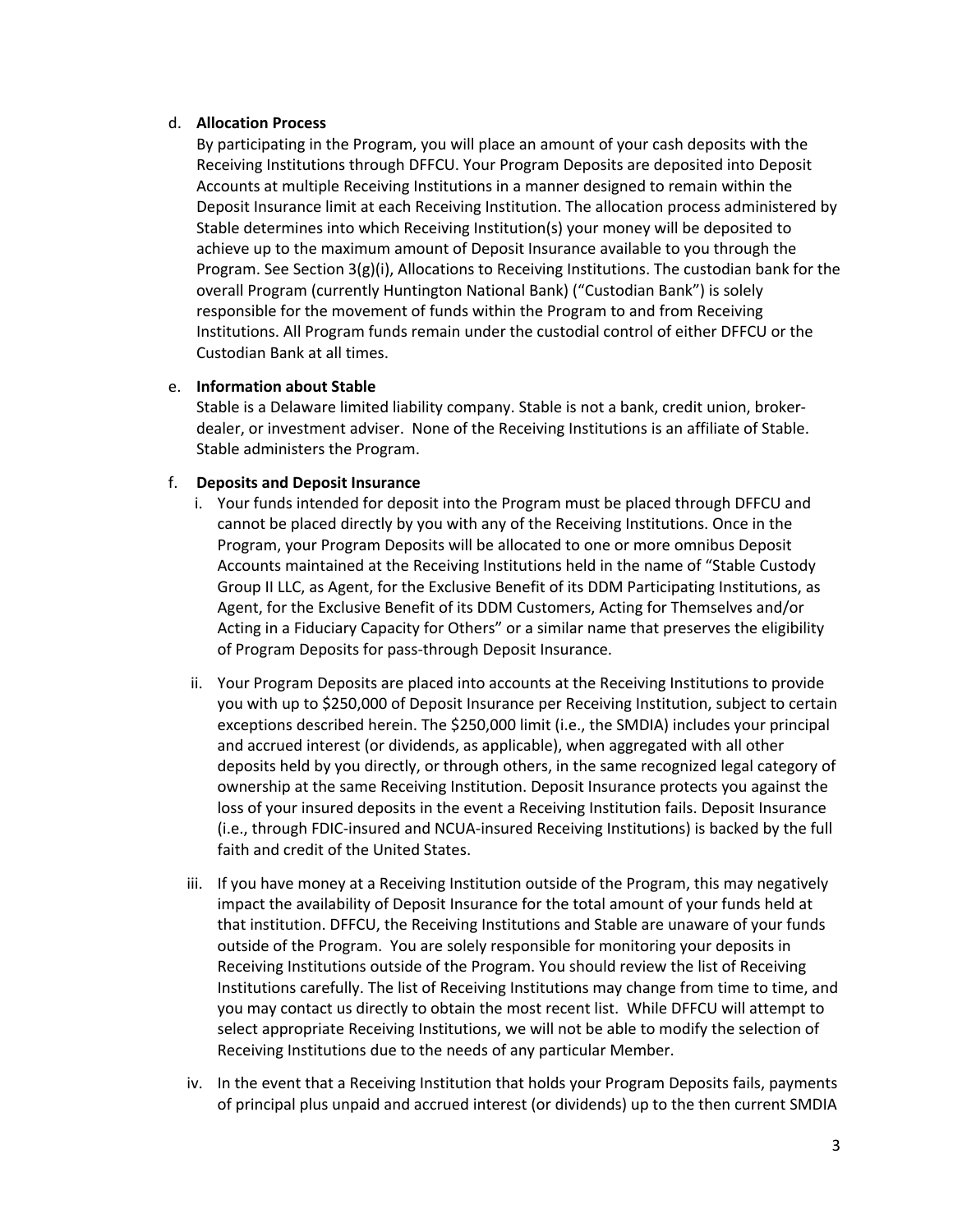per legal category of account ownership will be made to you. Although the FDIC and NCUA normally make these payments within a few days of taking possession of a bank or credit union as receiver, there is no specific time period during which the FDIC or NCUA must make insurance payments available. Furthermore, you may be required to provide certain documentation to the FDIC or NCUA before insurance payments are made.

v. Your account ownership will be evidenced by an entry on records maintained by DFFCU for each of the Receiving Institutions at which your funds are on deposit. You will not be issued any evidence of ownership of a Program Deposit account, such as a passbook or certificate. However, we will provide you with a summary of all Program deposits and withdrawals, the name of each Receiving Institution that holds your Program Deposits, deposit balance(s) and the rate paid on your Program Deposits either on your periodic statements, via an online portal, upon request, or a combination thereof.

## **3. Deposit Insurance for Recognized Categories of Account Ownership; Multi-Tiered Fiduciary Relationships**

#### a. **Deposit Insurance**

By participating in this Program, you can increase the FDIC and/or NCUA (collectively referred to as "Deposit Insurance") protection on your deposit while continuing to process all your transactions with DFFCU. From time to time, DFFCU will notify you of the maximum amount of Deposit Insurance available on your Program Deposits. Subject to certain exceptions, the maximum amount of Deposit Insurance coverage available under the Program is \$1,000,000 for each category of legal ownership as more fully explained below. To ensure that your Program Deposits are protected by Deposit Insurance to the fullest extent possible under the Program, you should understand how FDIC and NCUA insurance applies to each recognized category of account ownership.

#### b. **FDIC Insurance**

- i. The rules that govern these categories of account ownership are very detailed and very complex, and there are many nuances and exceptions. Complete information can be found at the FDIC's regulations set forth at 12 C.F.R. Part 330. Because you are entering the Program as a member or eligible non-member of DFFCU, some of the FDICrecognized categories of ownership will not be applicable to you.
- ii. The FDIC's regulations impose special requirements for obtaining pass-through FDIC insurance coverage, up to the standard maximum deposit insurance amount (SMDIA) (currently \$250,000 for each FDIC-recognized category of account ownership), for multiple levels of fiduciary relationships. In these situations, in order for FDIC insurance coverage to pass through to the true beneficial owners of the funds, it is necessary (i) to expressly indicate, on the records of the insured depository institution that there are multiple levels of fiduciary relationships, (ii) to disclose the existence of additional levels of fiduciary relationships in records, maintained in good faith and in the regular course of business, by parties at subsequent levels, and (iii) to disclose, at each of the level(s), the name(s) and the interest(s) of the person(s) on whose behalf the party at the level is acting. No person or entity in the chain of parties will be permitted to claim that they are acting in a fiduciary capacity for others unless the possible existence of such a relationship is revealed at some previous level in the records. If your Program Deposits are beneficially owned through multiple levels of fiduciary relationship, you must take steps to comply with these special requirements.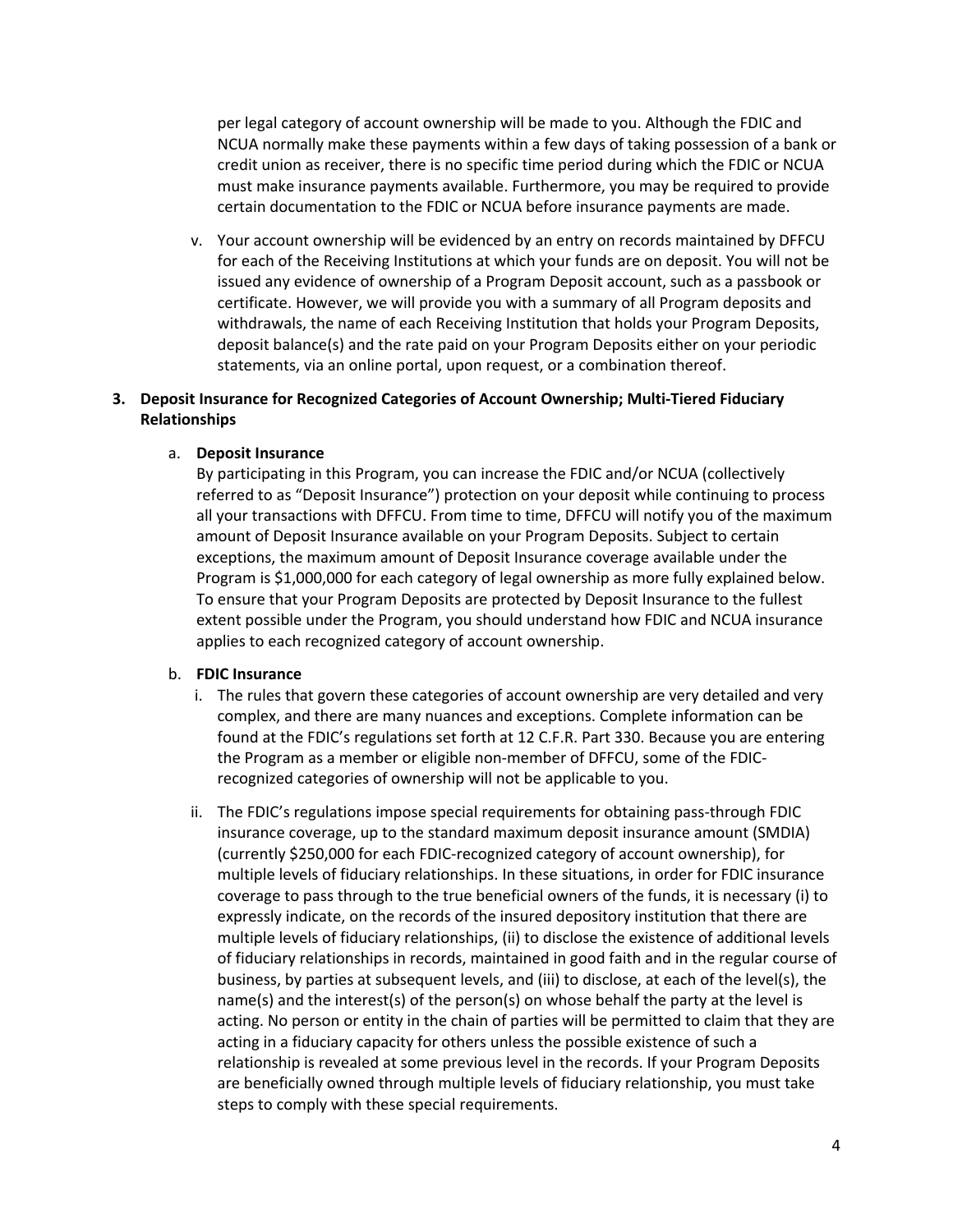iii. For questions about FDIC insurance coverage, you may call the FDIC at 877-275-3342 or visit the FDIC's web site at www.fdic.gov. You also may wish to utilize "EDIE The Estimator," the FDIC's electronic insurance calculation program, which is found at https://www.fdic.gov/edie/index.html. Other information regarding FDIC insurance coverage may be found at the "Deposit Insurance" section of the "Quick Links for Consumers & Communities" on the FDIC's website at http://www.fdic.gov/quicklinks/consumers.html.

## c. **NCUA Insurance**

- i. The rules that govern the categories of account ownership are very detailed and very complex, and there are many nuances and exceptions. Complete information can be found at the NCUA's regulations set forth at 12 C.F.R. Part 745. NCUA recognizes many categories of account ownership for insurance coverage. Further, because DFFCU is classified by the NCUA as a Low-Income Credit Union, such insurance extends to additional categories of ownership types.
- ii. The NCUA's regulations impose special requirements for obtaining pass-through NCUA insurance coverage, up to the standard maximum deposit insurance amount (SMDIA) (currently \$250,000 for each NCUA-recognized category of account ownership), with respect to a pooling of underlying members (including eligible non-members), including for multiple levels of fiduciary relationships. In these situations, in order for NCUA insurance coverage to pass through to the true beneficial owners of the funds, it is necessary (i) to expressly indicate, on the records of the insured depository institution, the existence of a relationship which may provide a basis for additional insurance, (ii) to disclose the existence of additional levels of such relationships in records, maintained in good faith and in the regular course of business, by parties at subsequent levels, and (iii) to disclose, at each of the level(s), the name(s) and the interest(s) of the person(s) on whose behalf the party at the level is acting. No person or entity in the chain of parties will be permitted to claim that they are acting in a fiduciary capacity for others unless the possible existence of such a relationship is revealed at some previous level in the records. If your Program Deposits are beneficially owned through multiple levels of fiduciary relationship, you must take steps to comply with these special requirements.
- iii. For questions about NCUA insurance coverage, you may call the NCUA at 800-755-1030 or visit the NCUA's website at www.ncua.gov. You also may wish to utilize "NCUA Share Insurance Estimator," the NCUA's electronic insurance calculation program, which is found at mycreditunion.gov/share-insurance-estimator-home. Other information regarding NCUA insurance coverage may be found at the "Share Insurance Coverage" section of the "Consumers" menu option on the NCUA's web site at mycreditunion.gov/share-insurance.

## d. **Withdrawals**

i. Withdrawals from your Program Deposits are made through DFFCU and cannot be made directly by you through Stable or any of the Receiving Institutions. Checks, ACH payments, debit cards, ATM withdrawals, direct deposits, credits and other transactions and items for your DFFCU Platinum Savings Account are processed through DFFCU rather than through the Program Deposit Accounts. Funds from the Program Deposits will generally be available to you on the same day you make the withdrawal request. In the event that DFFCU does not receive enough funds to cover your entire withdrawal request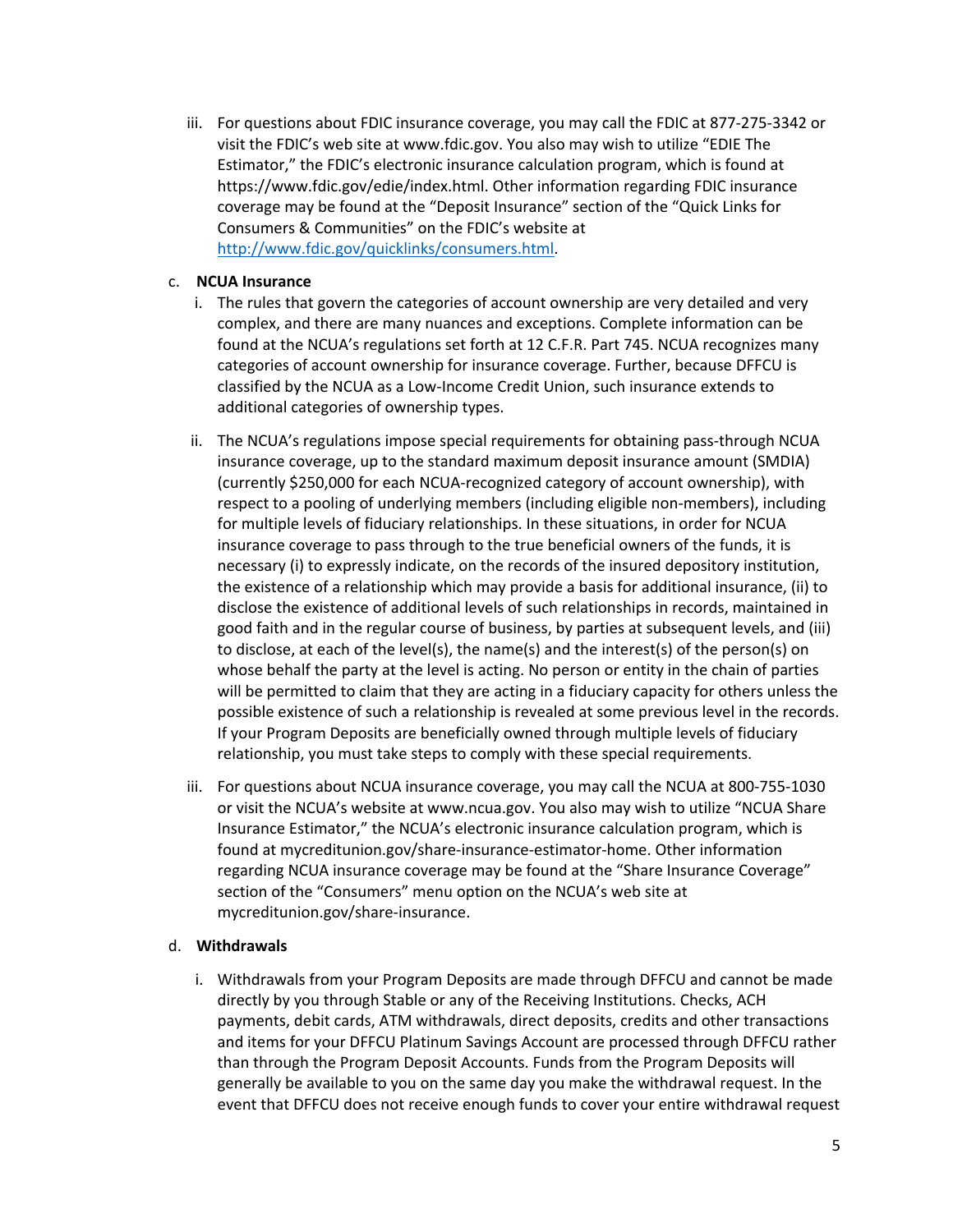(if, for example, Receiving Institutions fail to send funds as instructed by the Custodian Bank pursuant to Stable's instructions, or Receiving Institutions are closed due to holidays or other events), the funding of all or a portion of your withdrawal requests could be further delayed. If DFFCU decides to advance funds to you in anticipation of a Program withdrawal, you will owe the amount of these funds to us and we will retain from the funds received the amount that we advanced to you.

- ii. You agree that DFFCU may cause your Program Deposits to be withdrawn from the Receiving Institutions at any time in any amount (a) as required or authorized under your other agreements with DFFCU; (b) to satisfy the requirements of any applicable law, rule, or regulation applicable to you, your funds, or any account (including without limitation the Program Deposit(s)); (c) to satisfy any overdraft or other liability owed to DFFCU under these Terms and Conditions or your other agreements with DFFCU; or (d) as otherwise authorized by applicable law, rule, or regulation applicable to DFFCU. DFFCU may set-off and charge against your DFFCU Platinum Savings Account or Program Deposit(s), any liability, obligation, or indebtedness that you owe to DFFCU, including without limitation any line of credit, loan, or other extension of credit made by DFFCU to you and the amount of any fees and charges owed by you to DFFCU. DFFCU may, but is not obligated to, satisfy any transfer using funds of DFFCU or otherwise to extend or grant credit (including intraday credit) to establish any transfer request or order related to the Program.
- iii. If, in a separate agreement, you have granted DFFCU a security interest in your Deposit Accounts or other interests relating to your Deposit Accounts as collateral for a loan to you or otherwise, we may decline to honor a request for a Program withdrawal or a transaction that would give rise to such a withdrawal to the extent that such withdrawal would cause your balance in the Program to fall below the loan amount or other amount that you have agreed to maintain in your Deposit Accounts or to which the security interest applies.

#### e. **Information about Receiving Institutions**

You may contact DFFCU to obtain the most recent list of Receiving Institutions at any time. Neither Stable nor DFFCU is responsible for any insured or uninsured portion of any deposits at any Receiving Institution or guarantees the financial condition of any Receiving Institution or the accuracy of any publicly available financial information concerning a Receiving Institution. You can obtain publicly available financial information concerning any of the Receiving Institutions at: For FDIC-insured Receiving Institutions:

http://www.ffiec.gov/nicpubweb/nicweb/nichome.aspx or by contacting the FDIC Public Information Center by mail at 3501 North Fairfax Drive, Room E-1005, Arlington, VA 22226 or by phone at 877-ASK-FDIC (877-275-3342). For NCUA-insured Receiving Institutions: mapping.ncua.gov/ResearchCreditUnion.aspx or by contacting the NCUA Consumer Assistance Center by mail at 1775 Duke Street, Alexandria, VA 22314 or by phone at 800- 755-1030.

#### f. **Your Responsibility to Monitor Your Deposit or Investment Options**

DFFCU does not have any obligation to monitor your account or make recommendations about, or changes to, the Program that might be beneficial to you. As interest rates and other factors change, it may be in your financial interest to change your deposit instructions. In such cases, you should call DFFCU to learn about other options.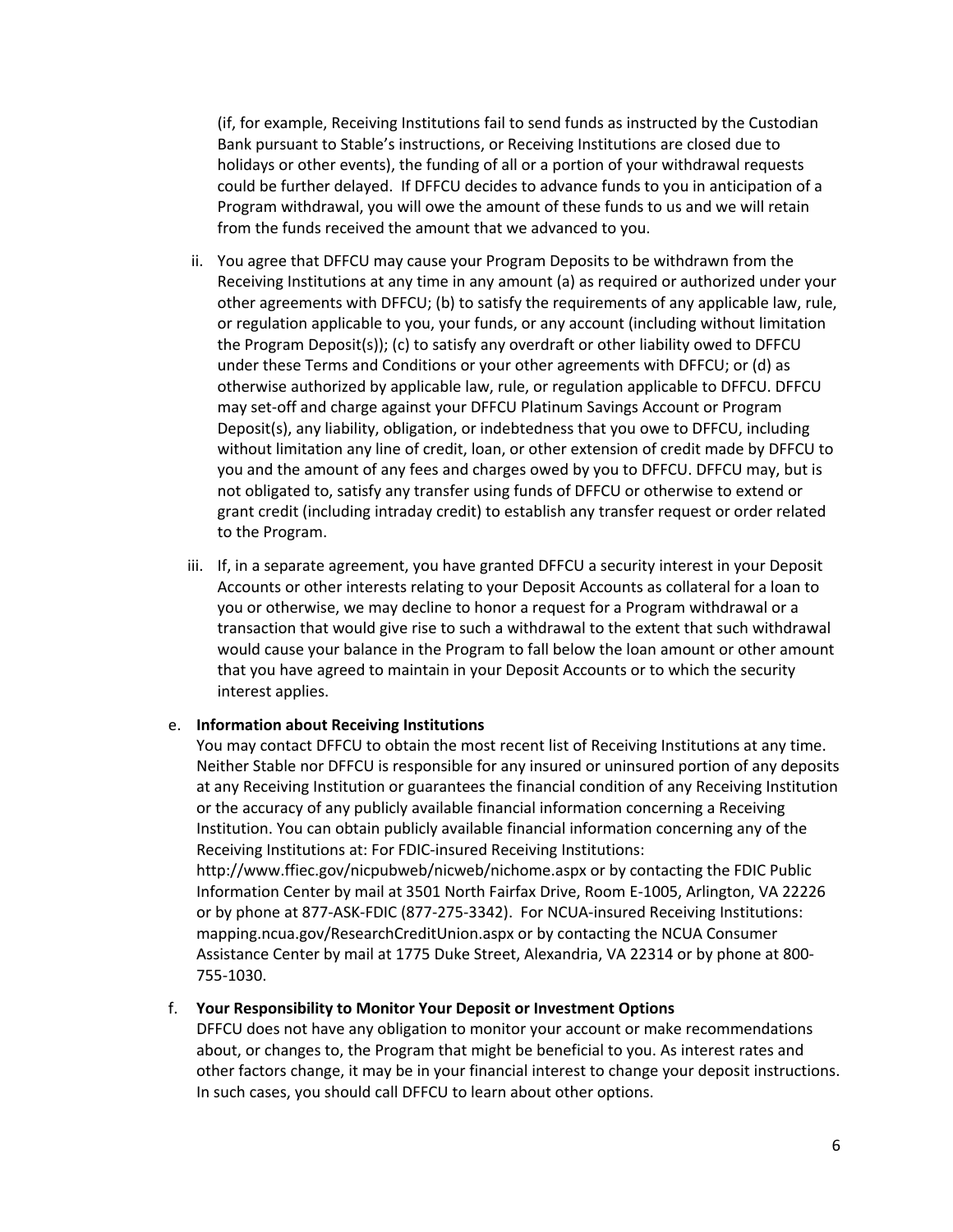### g. **Allocations to Receiving Institutions**

- i. Stable establishes Deposit Accounts on behalf of DFFCU and other Program participants. You authorize DFFCU to act as your agent and DFFCU authorizes Stable to act as its agent at each Receiving Institution holding your funds. The Deposit Account constitutes a direct obligation of the Receiving Institution and is not directly or indirectly an obligation of Stable, DFFCU or the Custodian Bank. In the event a Receiving Institution rejects additional deposits, withdraws entirely, or is terminated from participation, you authorize and direct DFFCU and Stable, as an agent of DFFCU, to move your deposits to another Receiving Institution.
- ii. Each Receiving Institution is a separate FDIC- or NCUA-insured depository institution. Each Receiving Institution has a target level of deposits that it wishes to accept through the program. Stable may include additional Receiving Institutions to expand the capacity available to underlying customers of the Sending Institutions, including DFFCU. Receiving Institutions may decide to no longer participate in the Program or may be removed by Stable for no longer satisfying Program requirements. You cannot specify an amount of funds to be allocated to specific Receiving Institutions, nor can you request that none of your funds will be allocated to specific Receiving Institutions.
- iii. The IDEA feature, or Insured Deposit Equal Allocation feature, allows DFFCU the ability to provide its Members, including you, with access to the Program without having to disclose any personally identifiable information to Stable. As a result, Stable maintains in its records only an omnibus account titled "DFFCU for the exclusive benefit of its Members, acting for themselves and/or acting on a fiduciary capacity for others". The omnibus balance is allocated to at least 4 Receiving Institutions to obtain the maximum Deposit Insurance limit of \$1,000,000. Each Member's account balance, including yours, will be allocated to each selected Receiving Institution in the same proportion that the total omnibus balance is allocated to each Receiving Institution.

#### h. **Rate**

The rate paid to you is determined by DFFCU. The rate applicable to your Program Deposits will be stated on your account statement. Contact us to obtain the current rate being paid to members and other account information. The rate you earn on your Program Deposits may be higher or lower than the rates available to depositors making non-Program Deposits with Receiving Institutions directly, through other types of accounts at DFFCU, or with other depository institutions in comparable accounts. In the event of the failure of a Receiving Institution, no interest or dividend is earned on Program Deposits from the time such a Receiving Institution closes until insurance payments are received. You should compare the terms, rates of return, required minimum amounts, charges and other features of a Program Deposit with other accounts and investment alternatives. There is generally no minimum period that your money must remain on deposit, and there is no penalty for withdrawal of your entire balance, or any part thereof, at any time. Payment of the full amount of all accrued interest or dividends with respect to your Program Deposit at a Receiving Institution will be solely the responsibility of, and solely enforceable against, that Receiving Institution. DFFCU will have no indebtedness to you for any such amount.

i. **Fees**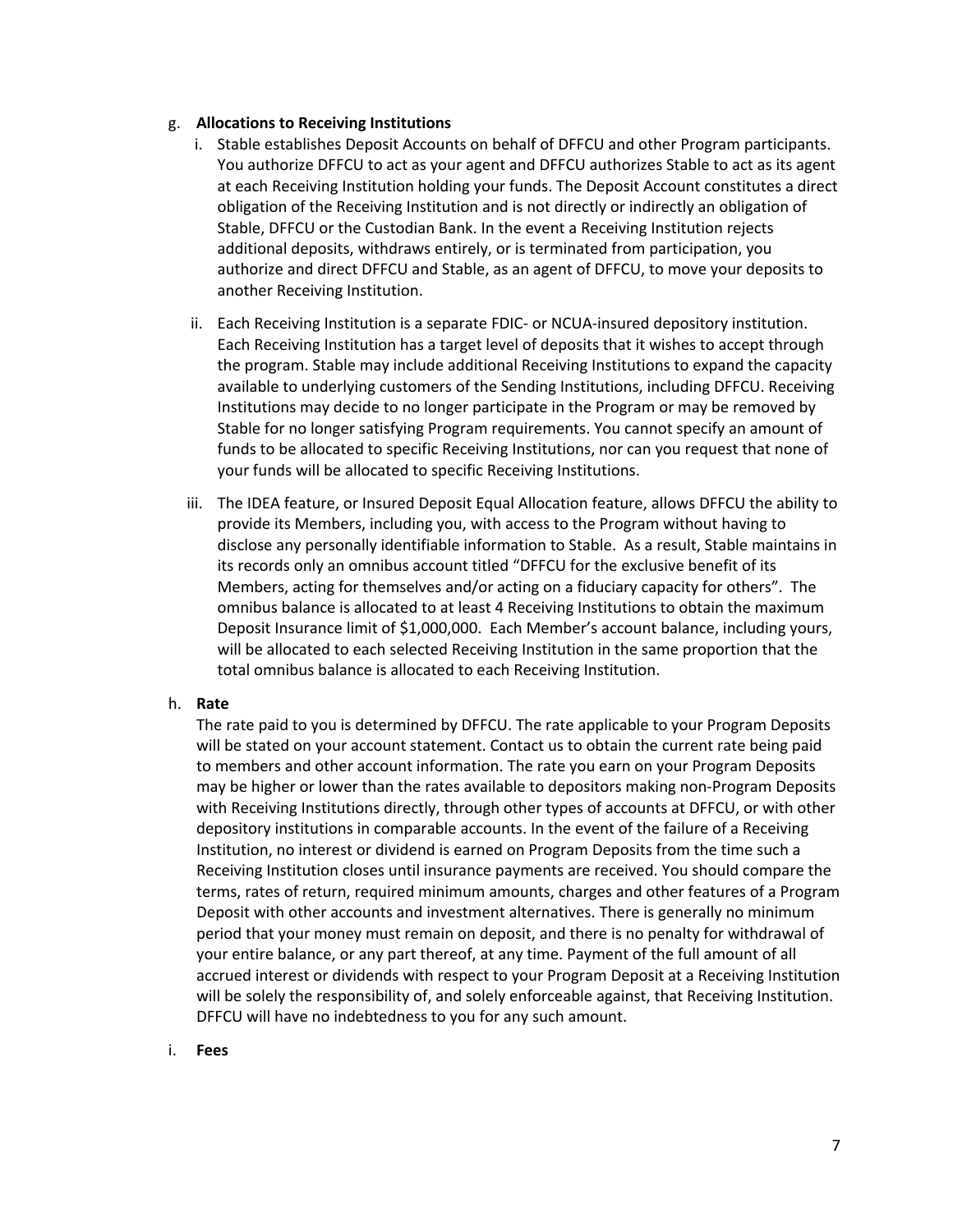Each Receiving Institution pays to Stable a fee for its services related to your Program Deposits at that particular Receiving Institution. DFFCU may also receive a fee for its services. The fees may be different for different Receiving Institutions.

## j. **Account Statements**

- i. You will receive a periodic account statement from DFFCU. All activity with respect to your Program Deposits, including interest or dividends earned for the period covered will appear on your statement, including the total of your opening and closing Program Deposit balances. You will not receive a separate statement from the Receiving Institutions. Your periodic account statement will be provided to you periodically in accordance with our policies. You should retain all account statements. We will provide you with the name of each Receiving Institution that holds your funds either on your periodic statements, via an online portal, upon request, or a combination thereof.
- ii. You must notify us immediately of any discrepancies noted in your account statement and in no event later than thirty (30) days after the date of the account statement in which the problem or error first appeared.

## k. **Tax Reporting**

The amounts that you receive from your Program Deposits is generally fully subject to state and federal tax as interest income. An IRS Form 1099 will be sent to you by DFFCU each year, showing the amount of interest income you have earned from your Program Deposits. You will not receive a Form 1099 if you are not a citizen or resident of the United States.

## **4. Other Terms**

- a. **Inactive Accounts**: DFFCU and the Receiving Institutions may be required by law to turn over (escheat) your Program Deposits to a state, typically your state of residence, based on account inactivity for a certain time period established by applicable state law. If Program Deposits are remitted to the state, you may file a claim with the state to recover the funds.
- b. **Transferability**: Your Program Deposits may not be transferred by you. A transfer that occurs due to death, incompetence, marriage, divorce, attachment or otherwise by operation of law shall not be binding unless and until sufficient, acceptable documentation has been received.
- c. **Termination**: DFFCU may, at its sole discretion, and without any prior notice, terminate the Program or your participation in the Program. If you close your deposit account at DFFCU, your associated Program Deposit account will also be closed, and your funds will be distributed from the Program through your deposit account at DFFCU.
- d. **Ordinary Care**: Any failure by Stable or any Receiving Institutions to act or any delay by such party beyond time limits prescribed by law or permitted by these Terms and Conditions is excused if caused by your negligence, interruption of communication facilities, suspension of payments by another financial institution, war, emergency conditions or other circumstances beyond the control of such party, provided such party exercised such diligence as such circumstances would normally require. You agree that any act or omission made by Stable or any Receiving Institution in reliance upon or in accordance with any provision of the Uniform Commercial Code as adopted in New York, any rule or regulation of the State of New York, the Federal Reserve, FDIC or NCUA, or a federal agency having jurisdiction over such party shall constitute ordinary care.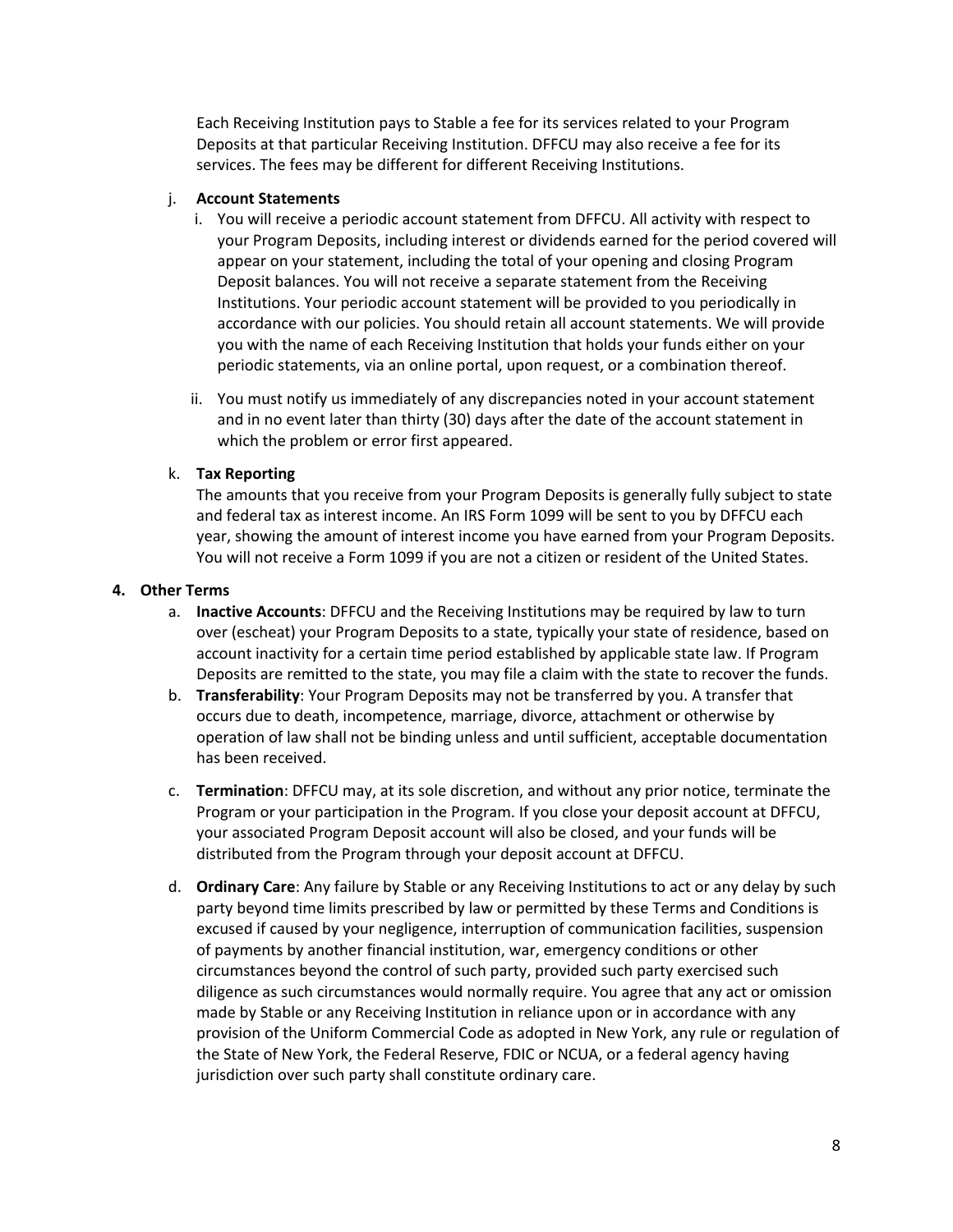- e. **Personal Information**: Stable will not normally have any of your personally identifiable information. Such information may be obtained by Stable, if at all, in the case of a Receiving Institution's failure. Stable's privacy policy is available online at www.ReichandTang.com.
- f. **Alternatives to the Program**: By enrolling in the Program, you agree to the terms and conditions provided herein. You understand that, at any time, you may terminate your participation in the Program. If you terminate, the funds held through the Program will be credited to your deposit account at DFFCU.
- g. **Days of Operation**: The Program will operate on all days when the Federal Reserve Bank of New York is open for business.
- h. **Mutual Institution and Subscription Rights**: Your funds may be placed in a Deposit Account at a Receiving Institution that is in the mutual form of organization. Such a Deposit Account will be identified on the books of the mutual institution as described in Section 2(e), Deposits and Deposit Insurance, and not in your name. DFFCU and Stable will not attend or vote at any meeting of the depositor members of a mutual institution or exercise any subscription rights in a mutual institution's mutual-to-stock conversion, either on its own or on your behalf. You hereby waive any right you may have to vote at any meeting of the depositor members, or to receive or exercise any subscription rights you may have in the event that the mutual institution converts from mutual to stock form, even if you held a Deposit Account as of an applicable record date.
- i. **Limitation of Liability**. TO THE MAXIMUM EXTENT PERMITTED BY LAW, IN NO EVENT SHALL DFFCU, STABLE OR ITS AFFILIATES BE LIABLE FOR ANY INDIRECT, CONSEQUENTIAL, EXEMPLARY, SPECIAL, INCIDENTAL OR PUNITIVE DAMAGES OF ANY NATURE, WHETHER SUCH LIABILITY IS ASSERTED ON THE BASIS OF CONTRACT, TORT (INCLUDING NEGLIGENCE OR STRICT LIABILITY) OR OTHERWISE, INCLUDING WITHOUT LIMITATION, LOSS OF PROFITS, GOODWILL OR BUSINESS INTERRUPTION.
- j. **Legal Process**: Stable, DFFCU, and the Receiving Institutions may comply with any writ of attachment, execution, garnishment, tax, levy, restraining order, subpoena, warrant or other legal process, which such party reasonably and in good faith believes to be valid. DFFCU may notify you of such process by telephone, electronically or in writing. You agree to indemnify, defend and hold Stable, DFFCU, and the Receiving Institutions harmless from all actions, claims, liabilities, losses, costs, attorneys' fees, and damages associated with their compliance with any process that such party believes reasonably and in good faith to be valid. You further agree that Stable, DFFCU, and the Receiving Institutions may honor legal process that is served personally, by mail, or by facsimile transmission at any of their respective offices (including locations other than where the funds, records or property sought is held), even if the law requires personal delivery at the office where your Program Deposit records are maintained.

## **5. General Terms**

- a. **Amendment**: DFFCU may modify these Terms and Conditions at any time, upon notice to you.
- b. **Waiver**: Any provision of these Terms and Conditions may be waived if, but only if, such waiver is in writing and is signed by the party against whom the waiver is to be effective. No failure or delay by any party in exercising any right, power or privilege hereunder shall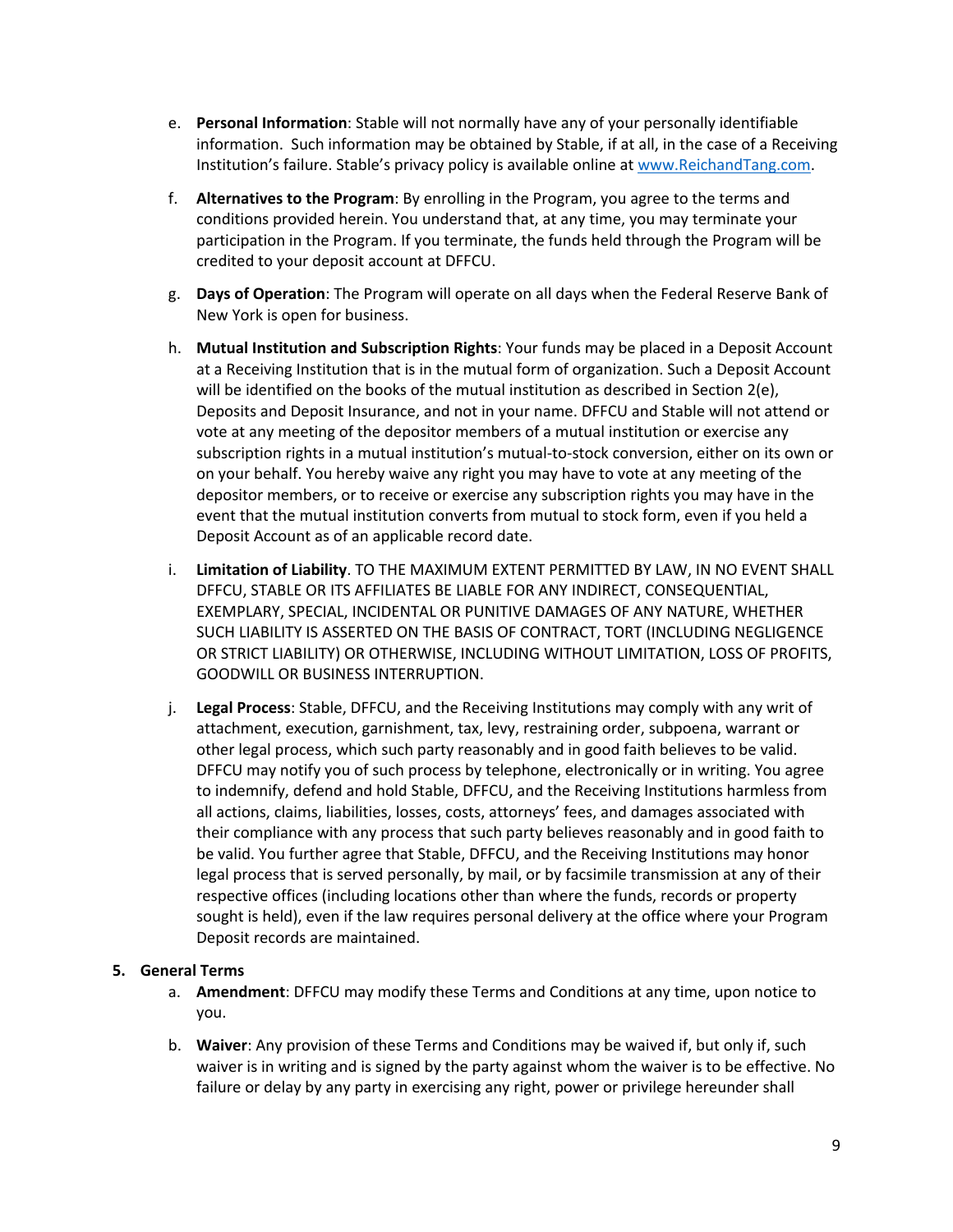operate as a waiver thereof nor shall any single or partial exercise thereof preclude any other or further exercise thereof or the exercise of any other right, power or privilege.

- c. **Severability**: If any term, provision, covenant or restriction of these Terms and Conditions is held by a court of competent jurisdiction or other authority to be invalid, void or unenforceable, the remainder of the terms, provisions, covenants and restrictions of these Terms and Conditions shall remain in full force and effect and shall in no way be affected, impaired or invalidated.
- d. **Entire Agreement**: These Terms and Conditions and any other documents provided by DFFCU to you in connection with the Program constitute the entire agreement between DFFCU and you, and supersede all prior and contemporaneous agreements and understandings, both oral and written, between DFFCU and you with respect to the subject matter hereof. EXCEPT AS EXPRESSLY SET FORTH IN THESE TERMS AND CONDITIONS, DFFCU MAKES NO REPRESENTATIONS OR WARRANTIES (ORAL OR WRITTEN, STATUTORY, EXPRESS, IMPLIED OR OTHERWISE) INCLUDING, WITHOUT LIMITATION, AS TO MERCHANTABILITY, FITNESS FOR PURPOSE, CONFORMITY TO ANY DESCRIPTION OR REPRESENTATION, NON-INTERFERENCE OR NON-INFRINGEMENT.
- e. **Binding Effect**: These Terms and Conditions shall inure to the benefit of and be binding upon the parties hereto and their respective permitted heirs, successors, legal representatives, and assigns. Nothing in these Terms and Conditions, expressed or implied, is intended to confer on any person other than the parties hereto, and their respective permitted heirs, successors, legal representatives and assigns, any rights, remedies, obligations or liabilities under or by reason of these Terms and Conditions; provided that Stable shall be a third party beneficiary hereof.
- f. **Governing Law**: These Terms and Conditions are to be construed in accordance with and governed by the internal laws of the State of Utah and the United States of America without giving effect to any choice of law rule that would cause the application of the laws of any other jurisdiction to the rights and duties of the parties. Unless otherwise provided herein, DFFCU and Stable may comply with applicable clearinghouse, Federal Reserve and correspondent bank rules in processing transactions for your Program Deposits. You agree that DFFCU and Stable are not required to notify you of a change in those rules, except to the extent required by applicable law.
- g. **Disputes**: EXCEPT TO THE EXTENT OTHERWISE PROVIDED BY APPLICABLE LAW, ANY DISPUTES ARISING OUT OF OR IN CONNECTION WITH THESE TERMS AND CONDITIONS WILL BE GOVERNED BY THE TERMS OF THE AGREEMENT THAT GOVERN THE DEPOSIT ACCOUNT AT DFFCU THAT IS LINKED TO THE PROGRAM, INCLUDING THE DISPUTE RESOLUTION TERMS, ARBITRATION TERMS, CHOICE OF LAW, VENUE, WAIVER OF JURY TRIAL, AND COSTS RELATED TO DISPUTE RESOLUTIONS, IF ANY.
- h. **Interpretative Provisions**: The headings herein are included for convenience of reference only and shall be ignored in the construction or interpretation hereof. All Exhibits annexed hereto or referred to herein are hereby incorporated in and made a part of these Terms and Conditions as if set forth in full herein. Any singular term in these Terms and Conditions shall be deemed to include the plural, and any plural term the singular. Whenever the words "include", "includes" or "including" are used in these Terms and Conditions, they shall be deemed to be followed by the words "without limitation", whether or not they are in fact